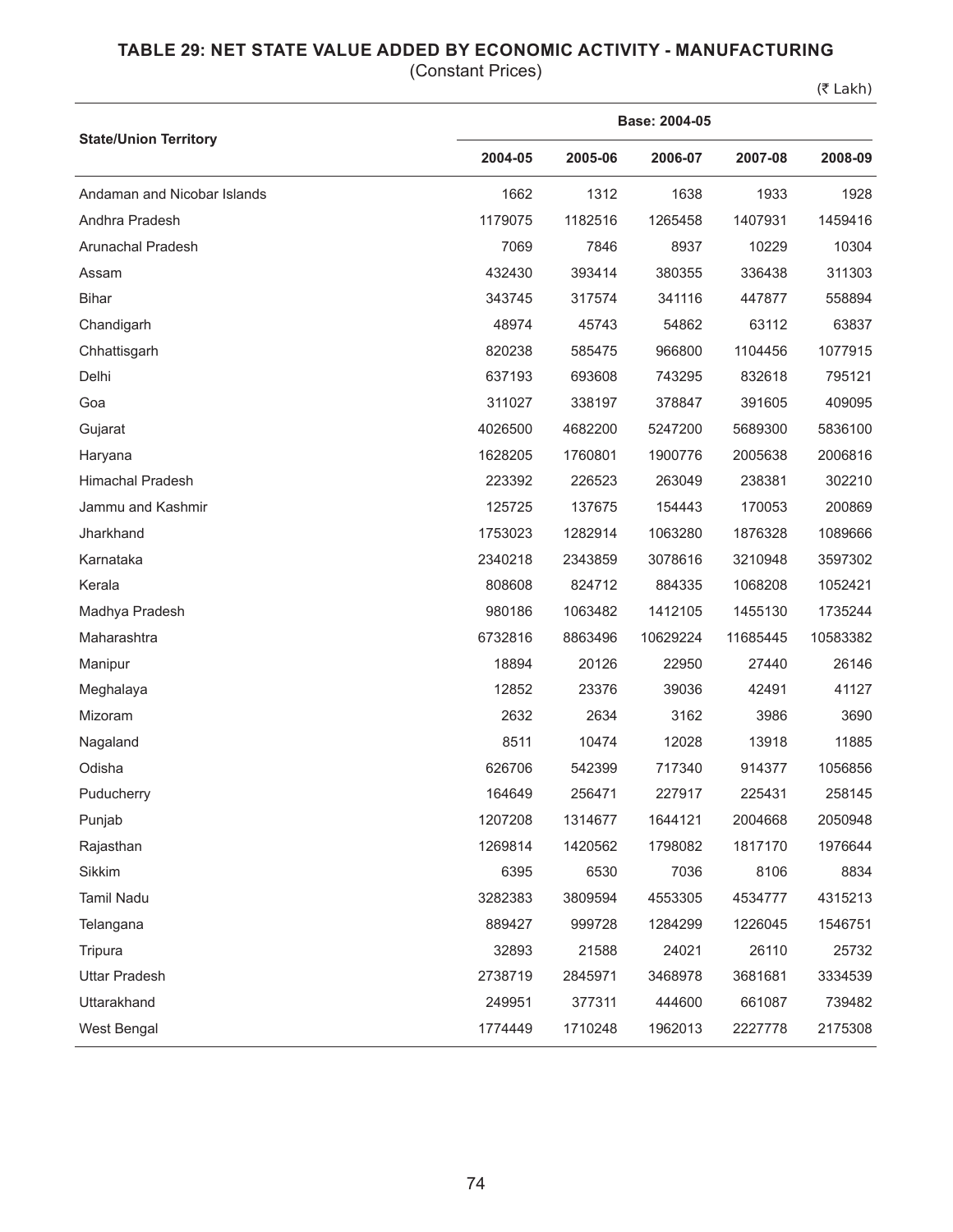## **TABLE 29: NET STATE VALUE ADDED BY ECONOMIC ACTIVITY - MANUFACTURING**

(Constant Prices) *(Contd.)*

(₹ Lakh)

|                              |          | Base: 2004-05 |          |          |          |          |  |  |  |
|------------------------------|----------|---------------|----------|----------|----------|----------|--|--|--|
| <b>State/Union Territory</b> | 2009-10  | 2010-11       | 2011-12  | 2012-13  | 2013-14  | 2014-15  |  |  |  |
| Andaman and Nicobar Islands  | 1883     | 1914          | 1976     | 2039     | 1895     |          |  |  |  |
| Andhra Pradesh               | 1512635  | 1570943       | 1709369  | 1510589  | 1521690  | 1631448  |  |  |  |
| Arunachal Pradesh            | 10594    | 11986         | 12470    | 12319    | 13089    | 14152    |  |  |  |
| Assam                        | 420459   | 441218        | 430495   | 395285   | 381365   | 368899   |  |  |  |
| <b>Bihar</b>                 | 512061   | 647125        | 557684   | 547414   | 568944   | 599547   |  |  |  |
| Chandigarh                   | 78122    | 79253         | 77186    | 75106    | 75479    |          |  |  |  |
| Chhattisgarh                 | 883863   | 746023        | 628524   | 620936   | 586496   | 584333   |  |  |  |
| Delhi                        | 815677   | 948456        | 926514   | 974683   | 944065   | 949426   |  |  |  |
| Goa                          | 440807   | 491829        | 485817   | 466341   | 444600   |          |  |  |  |
| Gujarat                      | 7770600  | 7832084       | 7955420  | 8333230  | 8404183  |          |  |  |  |
| Haryana                      | 2288912  | 2412586       | 2508641  | 2656833  | 2681371  | 2789700  |  |  |  |
| <b>Himachal Pradesh</b>      | 404129   | 450328        | 482623   | 497930   | 510781   |          |  |  |  |
| Jammu and Kashmir            | 222405   | 235657        | 243237   | 251622   | 264224   | 264947   |  |  |  |
| Jharkhand                    | 1185519  | 1316060       | 1166379  | 1148796  | 1288015  | 1265743  |  |  |  |
| Karnataka                    | 3212704  | 3424919       | 3477454  | 3345860  | 3644884  | 3770152  |  |  |  |
| Kerala                       | 1049507  | 1179223       | 1232579  | 1252012  | 1274183  |          |  |  |  |
| Madhya Pradesh               | 1877148  | 1718146       | 1781878  | 1787285  | 1748834  | 1747951  |  |  |  |
| Maharashtra                  | 11490101 | 13178600      | 12441914 | 13984906 | 14381216 | 14451564 |  |  |  |
| Manipur                      | 27662    | 28559         | 30677    | 32160    | 32020    |          |  |  |  |
| Meghalaya                    | 46431    | 54040         | 39983    | 49352    | 52121    | 53950    |  |  |  |
| Mizoram                      | 3387     | 3652          | 5343     | 6389     | 7991     |          |  |  |  |
| Nagaland                     | 16841    | 13426         | 14778    | 15312    | 16813    | 17995    |  |  |  |
| Odisha                       | 546407   | 453036        | 463095   | 455837   | 460341   | 470123   |  |  |  |
| Puducherry                   | 325724   | 298228        | 289614   | 283858   | 291430   | 297771   |  |  |  |
| Punjab                       | 2349066  | 2572622       | 2603724  | 2649728  | 2703275  | 2757079  |  |  |  |
| Rajasthan                    | 2286334  | 2062589       | 3352144  | 3389456  | 3376041  | 3409338  |  |  |  |
| Sikkim                       | 113699   | 161404        | 188844   | 189248   | 194543   |          |  |  |  |
| <b>Tamil Nadu</b>            | 5748374  | 6595277       | 6668365  | 6672874  | 6978511  | 7158432  |  |  |  |
| Telangana                    | 1518296  | 1954386       | 1714553  | 1625137  | 1618523  | 1732805  |  |  |  |
| Tripura                      | 28604    | 41068         | 35444    | 38683    | 40427    |          |  |  |  |
| <b>Uttar Pradesh</b>         | 4048573  | 4438921       | 4298735  | 4268198  | 4318099  | 4354948  |  |  |  |
| Uttarakhand                  | 887618   | 1043830       | 1177639  | 1316697  | 1470236  | 1646218  |  |  |  |
| West Bengal                  | 2353585  | 2594587       | 2391394  | 2383853  | 2621547  | 2697007  |  |  |  |